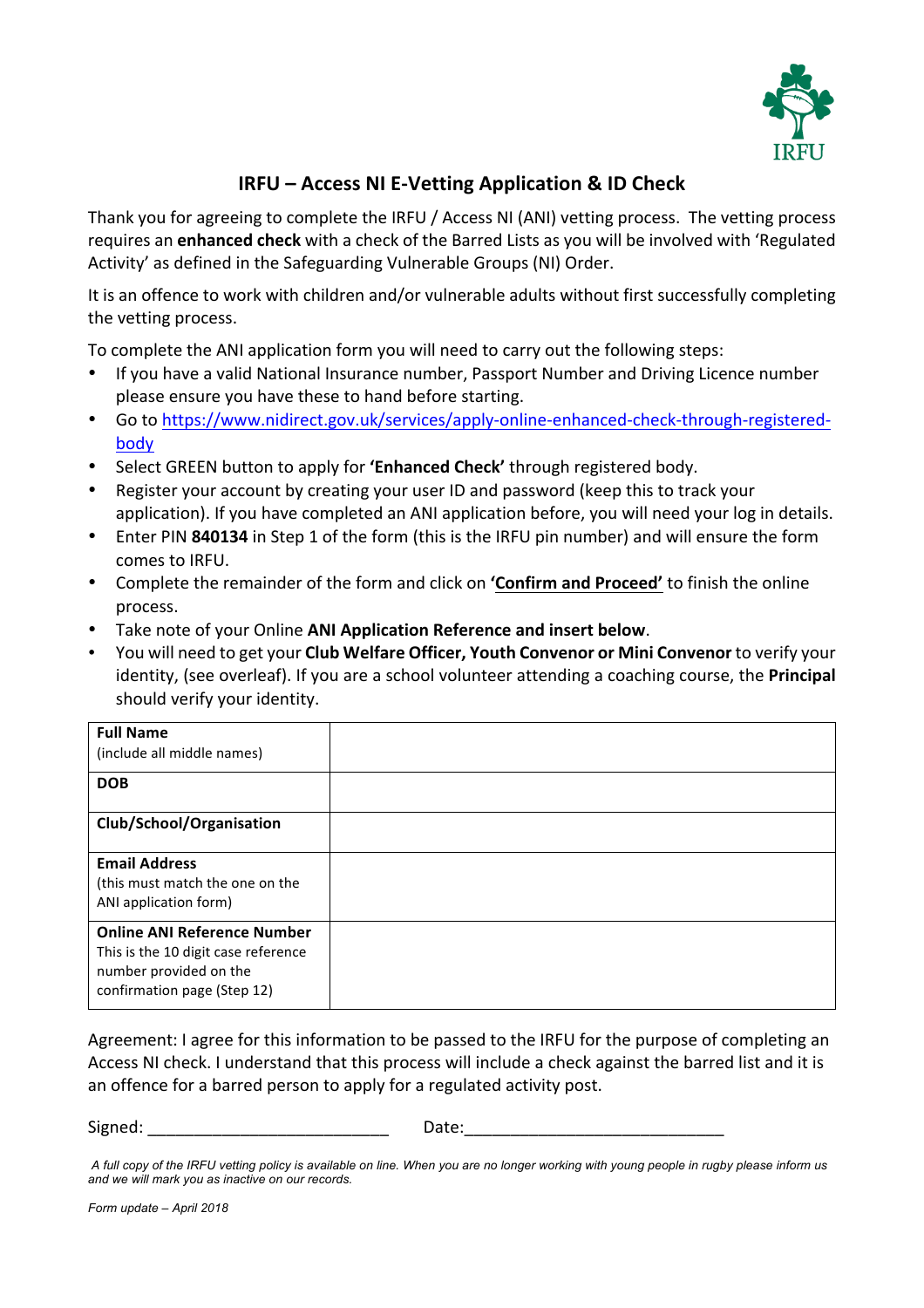

## **IDENTITY VALIDATION** (To be completed by the Club/School/IRFU Authorised person)

**Three** documents should be produced in the name of the applicant; one must be from Group 1 and **the other two can be from any of the other Groups (1/2a/2b)**. At least one document must show the applicant's current address and at least one document must be photographic identification.

If the applicant does not have any Group 1 documents, then **four documents from Groups 2a** and **2b** should be produced, one of which being a birth certificate issued after the time of birth. One document **must show the applicant's current address** and at one document must be **photographic identification**.

| Please ensure that these details are recorded as they appear on the ID documentation |  |  |
|--------------------------------------------------------------------------------------|--|--|
| supplied by the applicant                                                            |  |  |
| <b>Full Name</b>                                                                     |  |  |
| (include all middle names)                                                           |  |  |
| <b>DOB</b>                                                                           |  |  |
| <b>Current House Number</b>                                                          |  |  |
| <b>Current Postcode*</b>                                                             |  |  |
| <b>Driving Licence Number**</b>                                                      |  |  |
| <b>Passport Number**</b>                                                             |  |  |
| <b>National Insurance Number**</b>                                                   |  |  |

\*Please note, if no postcode listed, please include full address

\*\*Completion of these cells will depend on the ID shown

| Role applied for (please tick all that apply) |                                            |
|-----------------------------------------------|--------------------------------------------|
| Club Welfare Officer                          | Assistant Club Welfare Officer             |
| <b>Youth Convenor</b>                         | Mini Convenor                              |
| Age-Grade Coach (Mini/Youth)                  | Age-Grade Manager (Mini/Youth)             |
| Age-Grade Helper (Regular)                    | Team Chaperones (Regular)                  |
| Disability Rugby Coach (Adult Players)        | Disability Rugby Coach (Age-Grade Players) |
| Disability Rugby Helper (Regular)             | Disability Rugby Team Chaperones (Regular) |
| <b>CCRO</b>                                   | Other (give details)                       |
|                                               |                                            |

## Please complete next page...

*A full copy of the IRFU vetting policy is available on line. When you are no longer working with young people in rugby please inform us and we will mark you as inactive on our records.*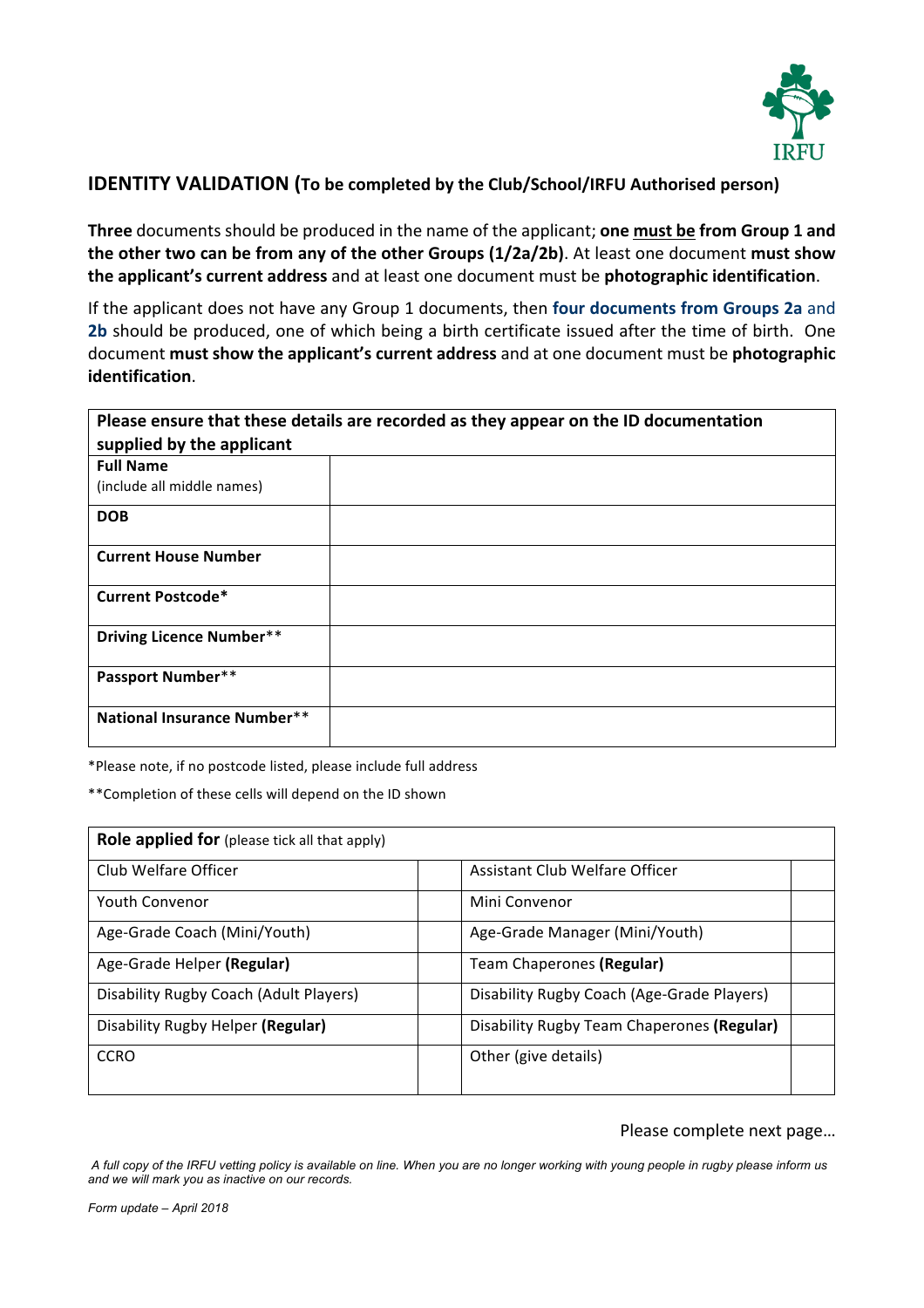

Please note you need to see the **original ID documentation** and indicate **below** what you have seen in line with the instructions on the previous page (copies of the ID documentation must be uploaded along with this form).

| <b>GROUP 1</b>                                 |                                                |  |  |
|------------------------------------------------|------------------------------------------------|--|--|
| Current passport (any nationality)             | Original birth certificate (UK, Isle of Man or |  |  |
|                                                | Channel Islands) issue at time of birth        |  |  |
| Biometric Residence Permit (UK)                | Original long form Irish birth certificate -   |  |  |
|                                                | issued at time of registration of birth (ROI)  |  |  |
| Current driving licence (UK, ROI, Isle of Man, | Adoption certificate (UK, Isle of Man or       |  |  |
| Channel Islands or any EEA country)            | Channel Islands)                               |  |  |

| <b>GROUP 2a</b>                             |                                              |  |  |
|---------------------------------------------|----------------------------------------------|--|--|
| Birth certificate (UK, ROI, Isle of Man or  | Electoral ID card (NI only)                  |  |  |
| Channel Islands) issued after time of birth |                                              |  |  |
| Marriage/Civil Partnership Certificate (UK, | Current driving licence photocard (full or   |  |  |
| ROI, Isle of Man or Channel Islands)        | provisional) All countries outside the EEA   |  |  |
| HM Forces ID card (UK)                      | Current driving licence (full or provisional |  |  |
|                                             | paper version (if issued before 1998) (UK,   |  |  |
|                                             | Isle of Man, Channel Islands, EEA)           |  |  |
| Firearms licence (UK, Channel Islands and   | Immigration document, visa or work permit    |  |  |
| Isle of Man)                                | (issued by a country outside the EEA - valid |  |  |
|                                             | only if the applicant is working in the      |  |  |
|                                             | country that issued the document)            |  |  |

| <b>GROUP 2b</b>                                          |  |                                                      |  |
|----------------------------------------------------------|--|------------------------------------------------------|--|
| Mortgage Statement (UK, EEA)                             |  | Land and Property Services rates demand (NI<br>only) |  |
| Financial statement, for example ISA,                    |  | Council tax statement (Great Britain,                |  |
| pension or endowment (UK)                                |  | Channel Islands)                                     |  |
| P45 or P60 statement (UK, Channel Islands)               |  |                                                      |  |
| Above documents must be issued within the last 12 months |  |                                                      |  |

| Credit card statement (UK,EEA)                                                                    | Bank or building society account opening<br>confirmation letter (UK, EEA) |  |  |
|---------------------------------------------------------------------------------------------------|---------------------------------------------------------------------------|--|--|
| Bank or Building society statement (UK, EEA)                                                      | Utility bill (not mobile phone) (UK, EEA)                                 |  |  |
| Bank or Building society statement (Outside                                                       | Benefit statement, for example Child                                      |  |  |
| EEA) (Branch must be in the country where                                                         | Benefit, Pension etc (UK, Channel Islands)                                |  |  |
| the applicant lives and works)                                                                    |                                                                           |  |  |
| Central or local government, government agency, or local council document giving entitlement, for |                                                                           |  |  |
| example from the Department for Work and Pensions, the Employment Service, HMRC (UK,              |                                                                           |  |  |
| Channel Islands)                                                                                  |                                                                           |  |  |
| Above documents must be issued within the last 3 months                                           |                                                                           |  |  |

More options on next page...

*A full copy of the IRFU vetting policy is available on line. When you are no longer working with young people in rugby please inform us and we will mark you as inactive on our records.*